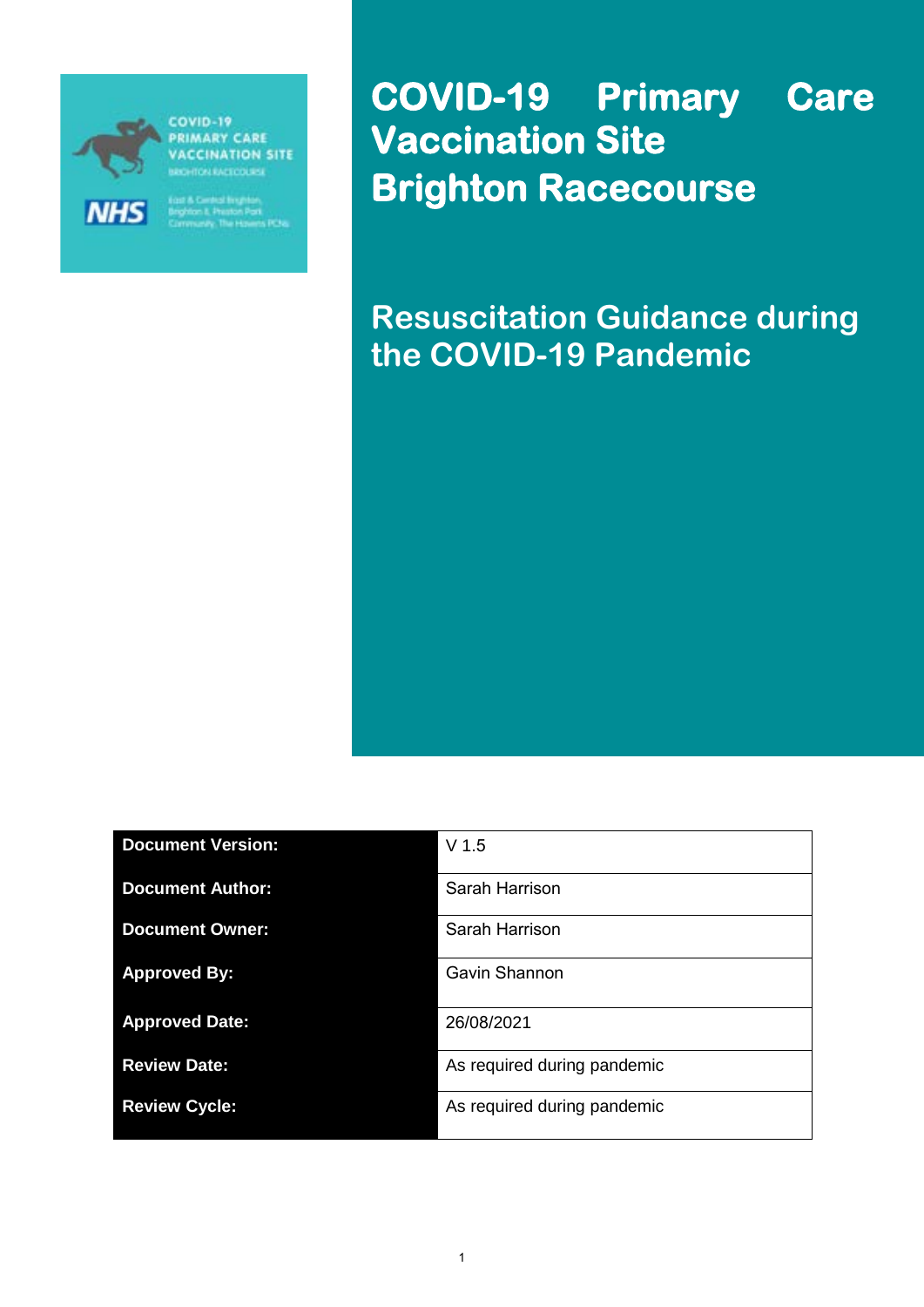| Version | Date     | <b>Summary of Change</b>            | Reviewer           |
|---------|----------|-------------------------------------|--------------------|
| 1.0     | 06/01/21 | Initial draft                       | Pippa Halley Nurse |
|         |          |                                     | Lead               |
| 1.1     | 07/01/21 | Update with latest Resus Council    | Dr Selma Stafford  |
|         |          | guidance                            |                    |
| 1.2     | 11/01/21 | <b>Final amendments</b>             | Pippa Halley Nurse |
|         |          |                                     | Lead               |
| 1.3     | 01/02/21 | Appendix added and amended          | Pippa Halley       |
| 1.4     | 22/03/21 | Appendix 3 Resus event log updated  | Pippa Halley       |
| 1.5     | 24/08/21 | Update with latest Resus Council    | Sarah Harrison     |
|         |          | guidance for children. Inclusion of |                    |
|         |          | appendix 5.                         |                    |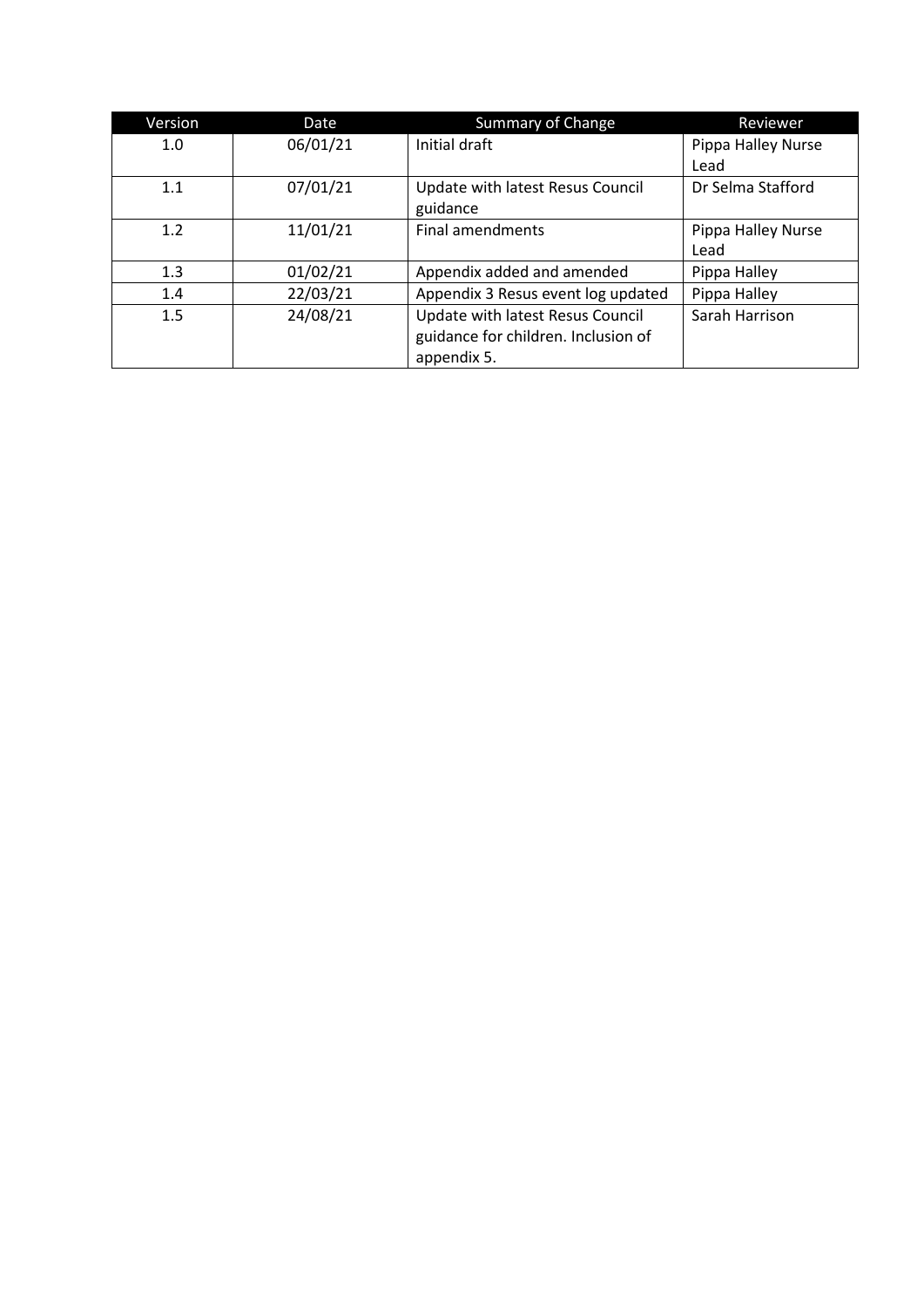#### **Contents**

| 1.             |  |
|----------------|--|
| 2.             |  |
| 3.             |  |
| 4.             |  |
| 5 <sub>1</sub> |  |
| 6.             |  |
| 7.             |  |
| 8.             |  |
| 9.             |  |
| 10.            |  |
| 11.            |  |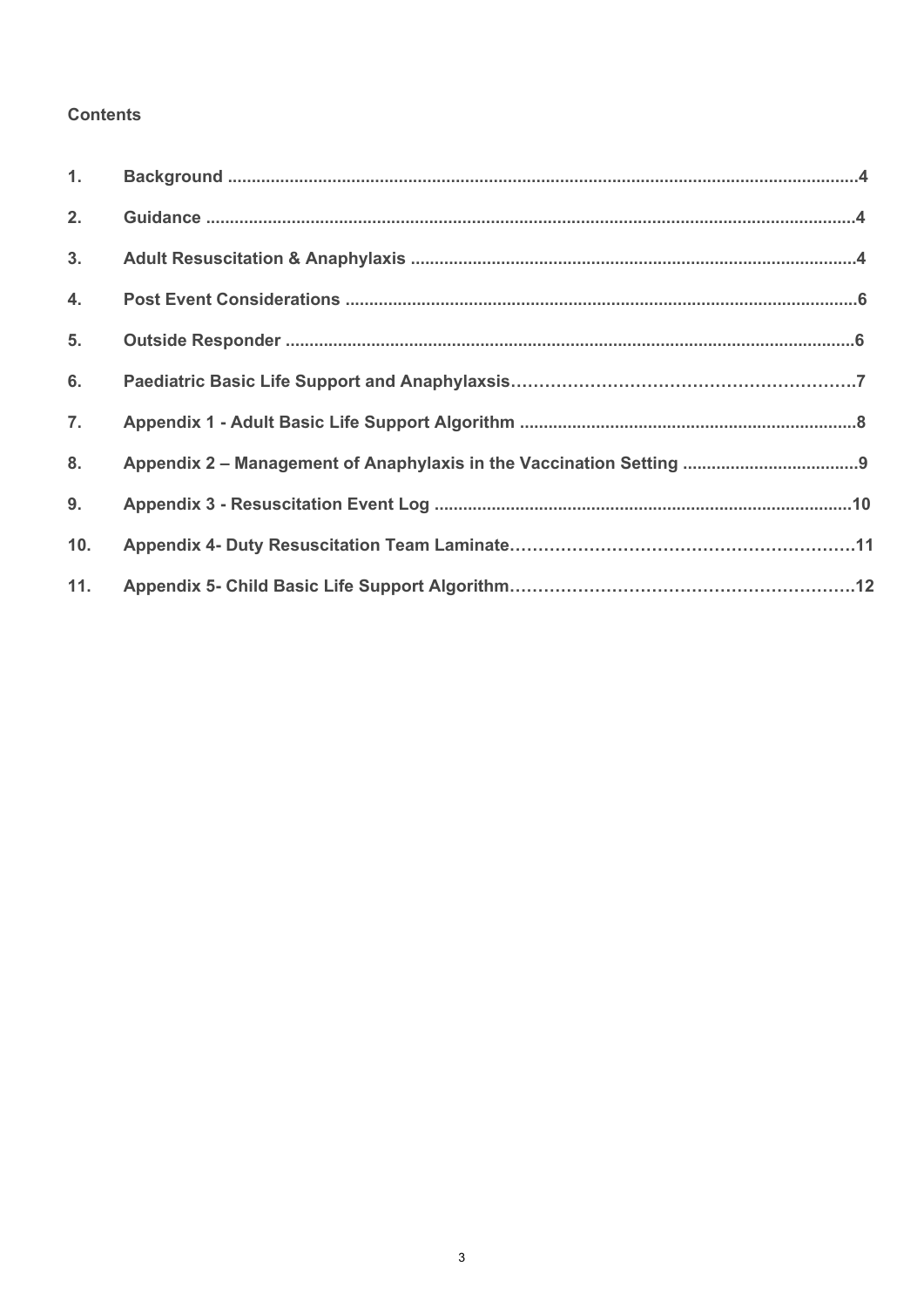#### <span id="page-3-0"></span>**1. Background**

People attending the Brighton Racecourse GP COVID Vaccination Hub will have been screened for symptoms of acute infection such as high temperature new cough or anosmia. They can therefore be treated as low risk as they are not attending as patients but as members of the public receiving vaccinations.

For patients allocated to the Low-Risk category, the standard pre-COVID algorithms can be used and all healthcare staff attending resuscitation events should wear a minimum of a Type II fluid resistant surgical mask, eye protection, disposable gloves, and an apron.

For resuscitation service planning we recommend that local decision makers decide the level of risk within each area and apply the appropriate resuscitation algorithm to ensure appropriate treatment. Integral to this will be clear communication to all members of staff to ensure that there is no delay to resuscitation and no increased risk to healthcare worker safety.

#### [https://www.resus.org.uk/about-us/news-and-events/resuscitation-council-uk-position-covid-19](https://www.resus.org.uk/about-us/news-and-events/resuscitation-council-uk-position-covid-19-guidance-september-2020) [guidance-september-2020](https://www.resus.org.uk/about-us/news-and-events/resuscitation-council-uk-position-covid-19-guidance-september-2020)

COVID-19 is thought to spread from person-to-person through close contact and droplets. Standard principles of infection control should be followed rigorously, and all healthcare workers managing those with suspected or confirmed COVID-19 must follow local and national guidance for infection control and the use of PPE.

#### **2. Guidance**

Resuscitation is an invasive medical procedure and should only be provided after careful consideration, ideally with the patient, of the benefits and burdens provided by resuscitation. For those for whom resuscitation would be inappropriate, decisions must be made and communicated.

Equipment must be made readily available to protect staff during resuscitation attempts – the Resuscitation Council UK acknowledge that this may cause a brief delay to starting chest compressions, but the **safety of staff is paramount.**

#### <span id="page-3-1"></span>**3. Resuscitation & Anaphylaxis**

#### **PRIOR TO START OF EACH SHIFT, THE DUTY RESUSCITATION TEAM AND OUTSIDE RESPONDER SHOULD BE IDENTIFIED AND SHOULD MEET BRIEFLY TO CLARIFY ROLES, LOCATE EQUIPMENT AND ENSURE THEY ARE FAMILIAR WITH THIS GUIDANCE**

#### **ALL STAFF WORKING AT THESE SITES SHOULD BE FAMILIAR WITH THIS GUIDANCE TO ENABLE RESUSCITATION TEAM TO WORK UNHAMPERED AND MINIMISE THE NUMBER OF PEOPLE INVOLVED DIRECTLY IN THE RESUSCITATION.**

Staff should follow PPE guidance for all care within 2 metres (minimum fluid resistant surgical mask (Type IIR), gloves, apron, eye protection). This will provide protection for droplet transmission and contamination from surfaces.

In a situation where a patient is unresponsive – to minimise the risk of droplet transmission, assessment includes:

- The first responder should don minimum PPE if not already wearing (Fluid resistant surgical mask, visor, gloves apron). **Do not approach patient without minimum PPE.**
- The first responder will alert others for help immediately and look for absence of signs of life and normal breathing. Feel for a carotid pulse if trained to do so**. Do NOT listen or feel for breathing by placing your ear and cheek close to the patient's mouth.**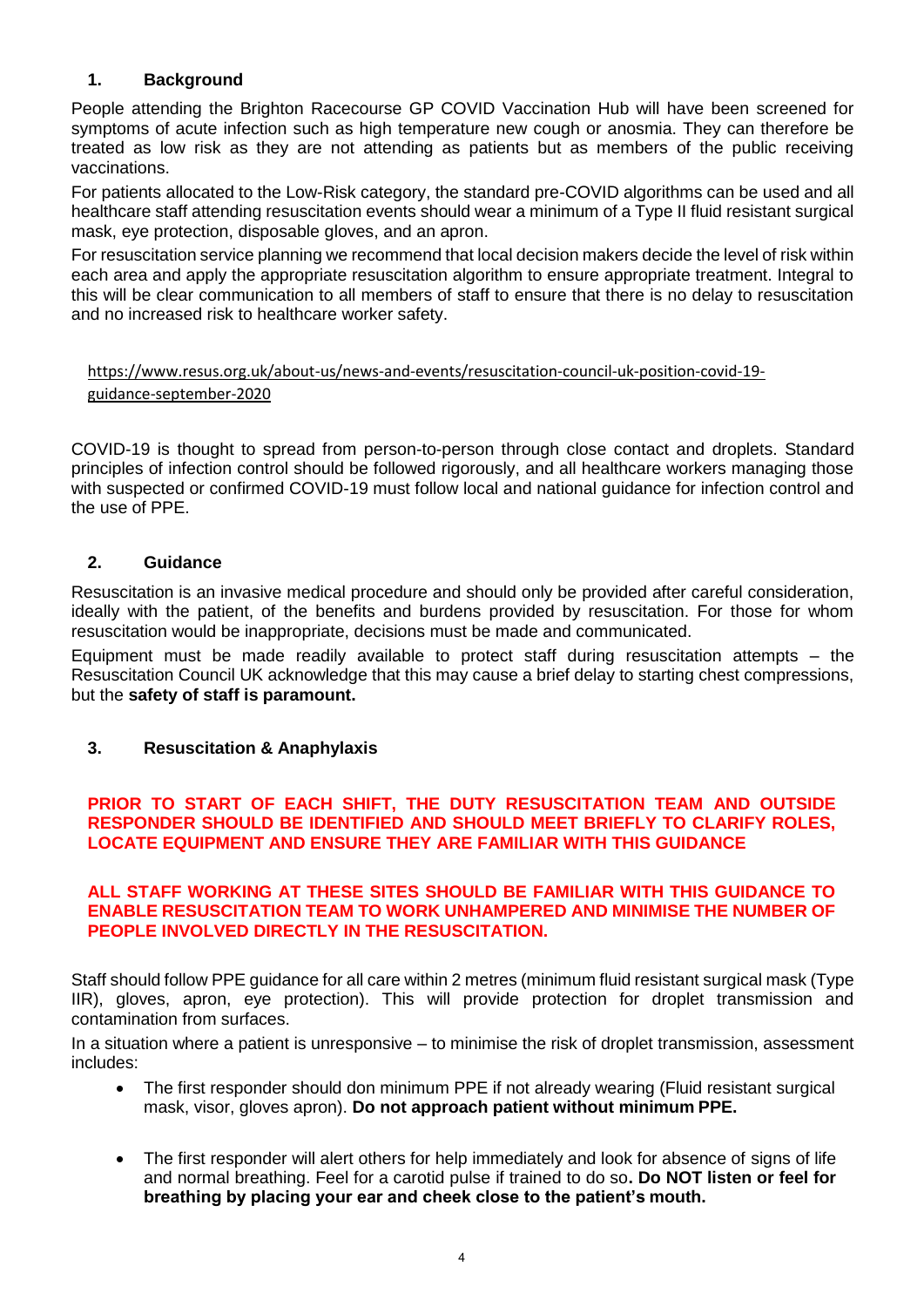- If possible, the patient will be moved to resuscitation area on a trolley, if not, the **duty resuscitation team** will mobilise around the patient and a resuscitation room will be assembled using screens.
- The **duty resuscitation team** will be alerted and will don minimum PPE if not already wearing (Fluid resistant surgical mask type IIR, visor, gloves apron). **Do not approach patient without minimum PPE.**

#### **The duty resuscitation team consists of:**

- **1. Resus Co-ordinator /Scribe**: This will be a doctor or nurse who is responsible for coordinating the resuscitation attempt, directing the team and staff on hand, and recording events as they happen.
- **2. Resuscitator 1**: This will be a competent doctor/nurse/HCA/first aider who will go straight to the patient and commence 30 chest compressions and 2 rescue breaths via bag/mask kit as per RCUK BLS algorithm. **Mouth to mouth ventilation or pocket mask are not advised.**
- **3. Resuscitator 2**: This will be a competent doctor/nurse/HCA/first aider who will get the defibrillator and oxygen and attach to patient. The team then follows direction from AED. If an initial shockable rhythm is present, early defibrillation has a high chance of success.
- **4. Admin:** One member of admin staff will stay on hand but standing well back (at least 2 metres and wearing minimum PPE. They will call ambulance/update ambulance and get further help/equipment as requested by the **Resuscitation Co-ordinator**.
- The **Duty Resuscitation Team** will conduct the resuscitation. All other staff will move back from the scene and direct any patients/relatives/etc. appropriately and continue with vaccination where practical.
- If a patient is unresponsive and not breathing normally, the **Resuscitation Co-ordinator** will direct staff to Call 999 and state the low risk of COVID-19. The ambulance service will have been notified to the location and existence of the vaccination centre.
- If a patient is showing symptoms of **severe anaphylactic reaction**, the **Resuscitation Coordinator** will direct the team response following latest Resuscitation Council guidance (Appendix 2)
- As soon as the **Duty Resuscitation Team** arrives, the first responder must withdraw to a safe distance, remove PPE as per PHE guidance and thoroughly wash hands up to the elbows. They may at this stage put on fresh PPE if resus co-ordinator feels they may be further needed.
- The **Resuscitation Co-ordinator** may direct the team to use the two-person bag-mask technique with the use of an oropharyngeal airway if parties are competent and confident to do so. This will be at the discretion of the resuscitation co-ordinator.
- The **Resuscitation Co-ordinator** will direct team to identify and treat any reversible causes e.g., **anaphylaxis**, severe hypoxaemia. Wait for ambulance to arrive.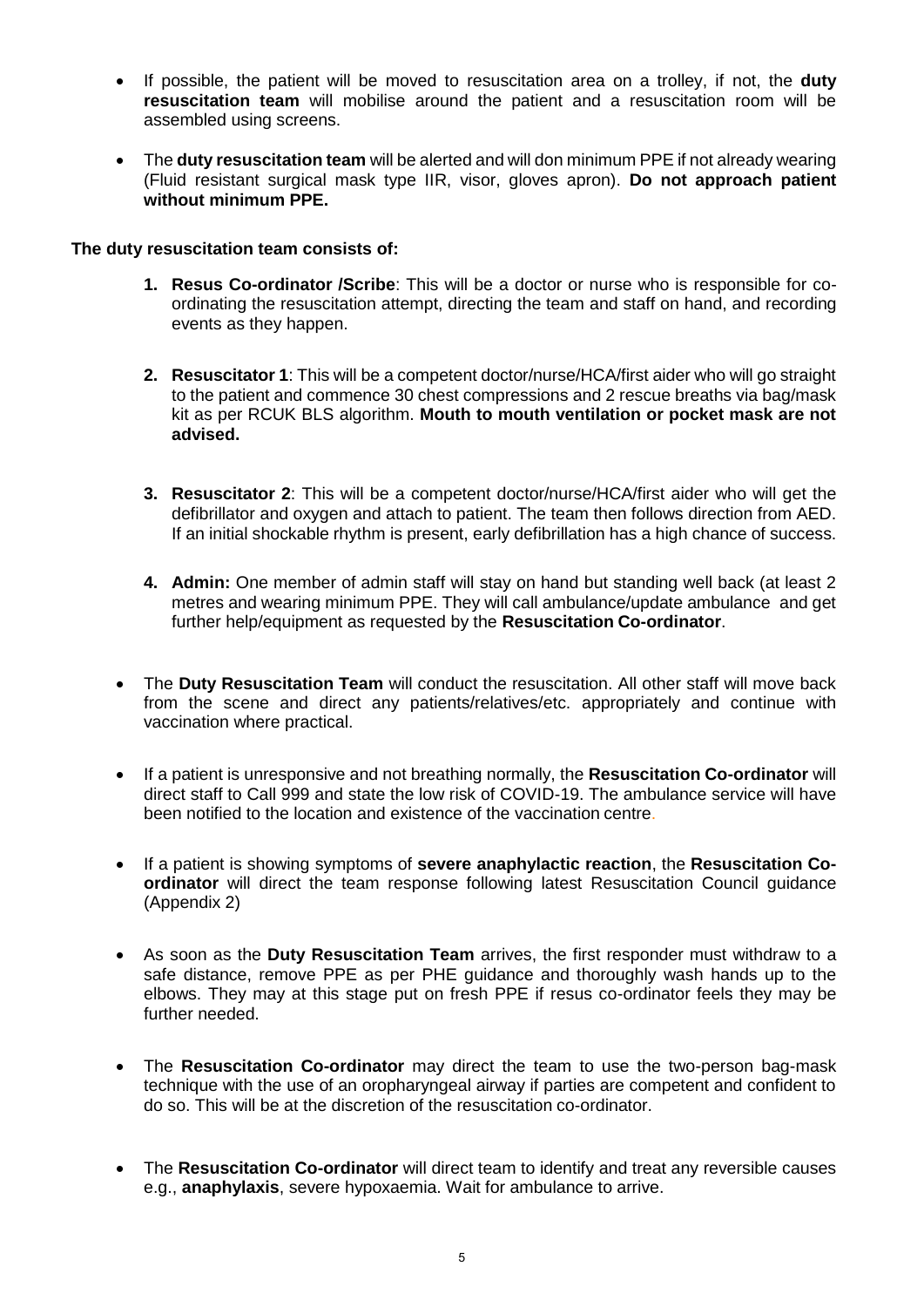#### <span id="page-5-0"></span>**4. Post Event Considerations**

- The resuscitation area/room and all equipment used must be deep cleaned by staff wearing minimum PPE. The area/room must be evacuated and sealed off with notice stating "Isolation Area. Awaiting Deep Clean" until this is done. Ensure windows and doors are left open to allow air exchange.
- Patient flow will be redirected as per continuity plan.
- Follow Public Health England's guidance for safely removing PPE to avoid selfcontamination and dispose of clinical waste bags as per local guidelines. Thoroughly wash hands up to forearms with soap and water.
- Team debrief at the end of the Resuscitation attempt.

#### <span id="page-5-1"></span>**5. Outside Responder**

- At the start of each session, an outside responder will be identified. This person will be an experienced nurse or doctor who is acting in the role of Vaccinator/Consenter for the session.
- The outside responder will be called to deal with any accidents or illness occurring outside the vaccine centre but still on the Racecourse site to deliver first aid and assessment.
- The Outside Responder will be posted in POD 7 which will also contain the Outside Responder Box during session times. The box will be stored in the resuscitation area outside of session times.
- The Outside Responder Box will contain:
	- o A defibrillator
	- o Steristrips
	- o Saline
	- o Gauze
	- o N/A dressings
	- o Mepores assorted sizes
	- o Crepe bandages
	- o Clinipore tape
	- o Forceps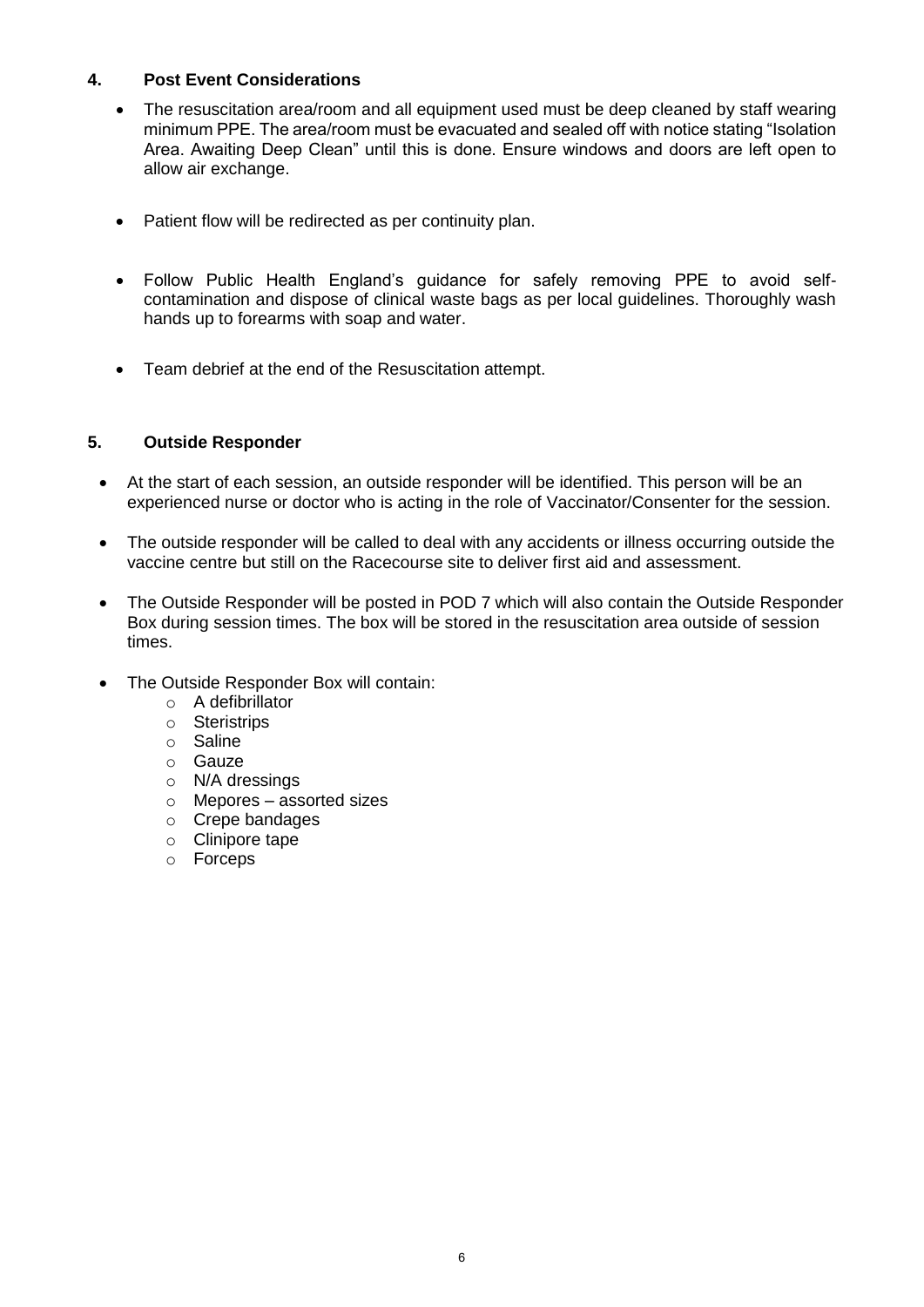### **6. Paediatric Basic Life Support**

- Paediatric Cardiac arrest in vaccination settings Cardiorespiratory arrest in children is rare.
- Children attending a vaccination setting will usually be well, relative to their underlying condition, so their oxygen levels prior to vaccination should be at their normal baseline. The most likely cause of arrest in this setting, therefore, would be severe anaphylaxis –something which is very uncommon in young people (children and adolescents).
- The first priority must be to treat anaphylaxis proactively according to the anaphylaxis guidelines (algorithm attached). In particular, intramuscular adrenaline should be a priority treatment and delivery of high-flow oxygen if available, along with a call to emergency services (999).
- If cardiorespiratory arrest occurs the emergency services must be called, and immediate cardiopulmonary resuscitation (CPR) started. R
- Rescue breaths increase the risk of transmitting the COVID-19 virus, either to the rescuer or the child. However, this risk is small compared to the risk to the child of taking no action. Therefore give ventilations/rescue breaths wherever possible as per Paediatric Basic life Support guidelines (algorithm attached).
- Bag-valve-mask ventilation (ideally with an HME/viral filter) by those trained to do so, is preferable to using a face mask, which is in turn preferable to mouth-to-mouth or mouth-tomouth-and-nose from a rescuer safety perspective.
- With this in mind, a risk assessment is essential and should include the skills required, training to be provided and equipment made available, along with a documented response to emergencies.
- The level of PPE provided will vary in vaccination settings (e.g. proximity to advanced resuscitation facilities, and vaccination of higher risk populations such as those with chronic health conditions) and the planned emergency response should reflect this.
- The individual rescuer may need to undertake a dynamic risk assessment and should be supported whenever possible in their actions.
- CPR (including ventilation and chest compressions) is an aerosol generating procedure. Therefore, resuscitation should be carried out using the highest level of PPE available to the rescuer.
- The risk assessment will clarify the planned response and needs within the vaccination setting and identify what PPE will be provided and the training to use it. This must be communicated to everyone working in the setting.
- Once the emergency medical response arrives, direction should be taken from the ambulance personnel. They may require rescuers to withdraw from the area whilst procedures are carried out and all directions should be followed.
- There should be a debrief of the event and the drug reaction should be reported using the 'yellow card system'. T
- There should be governance structures in place to review and report events. Published July 2021Revised August 2021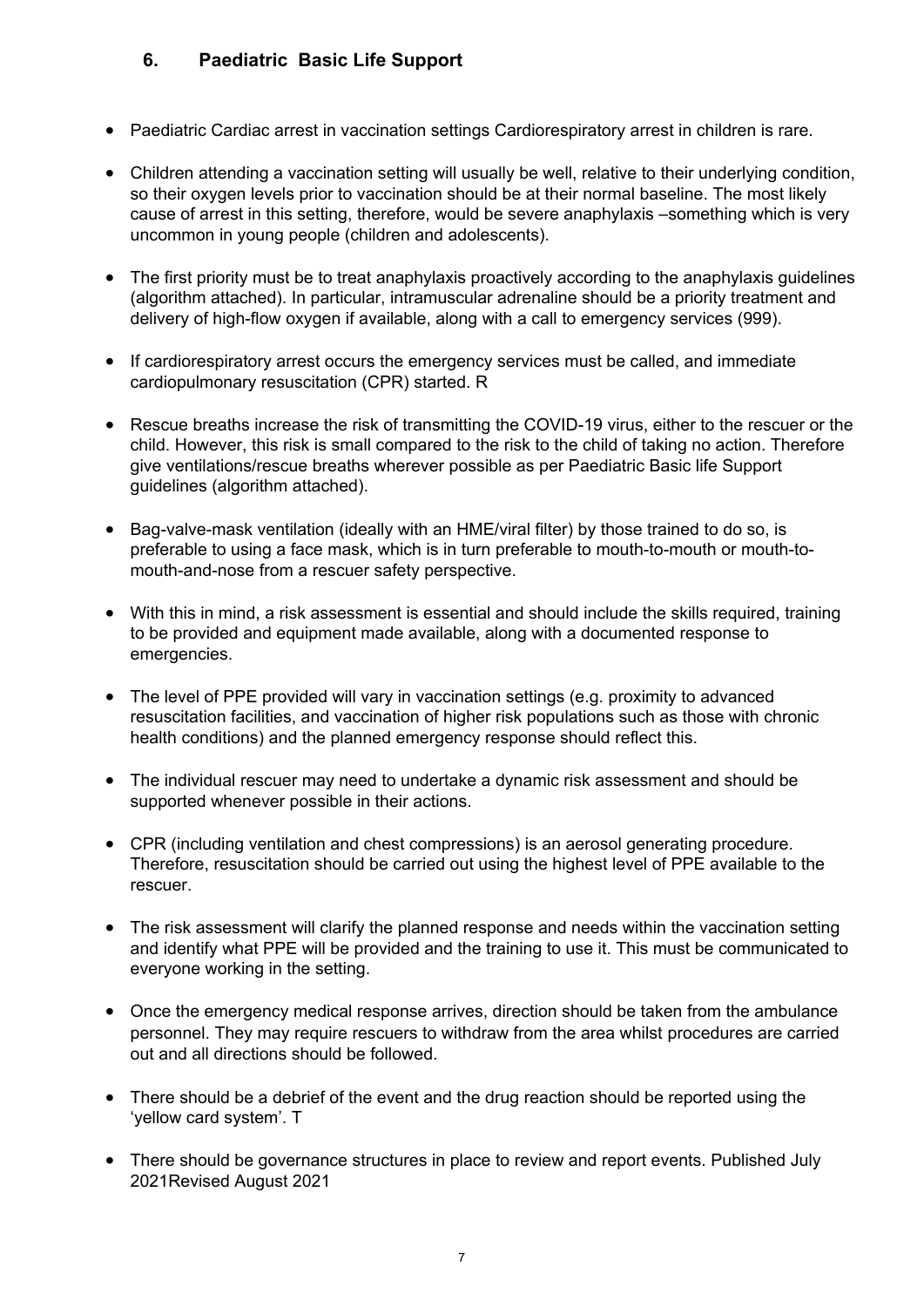<span id="page-7-0"></span>

#### [https://www.resus.org.uk/sites/default/files/2020-05/Adult\\_BLS-A3.pdf](https://www.resus.org.uk/sites/default/files/2020-05/Adult_BLS-A3.pdf)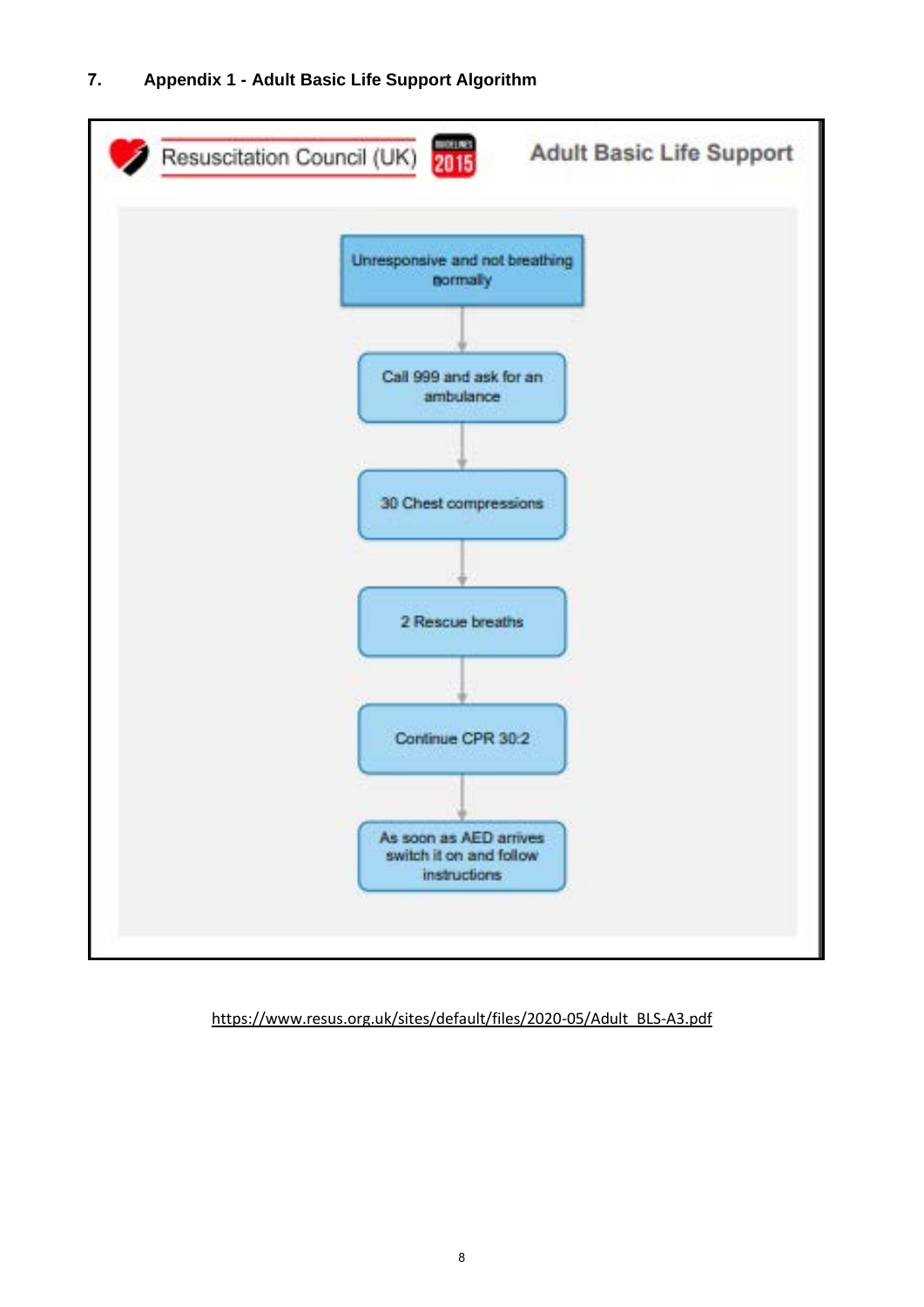









©Resuscitation Council UK and Public Health England, Dec 2020, updated Aug 2021 Product code: COV2020381 1p 30K DEC (APS)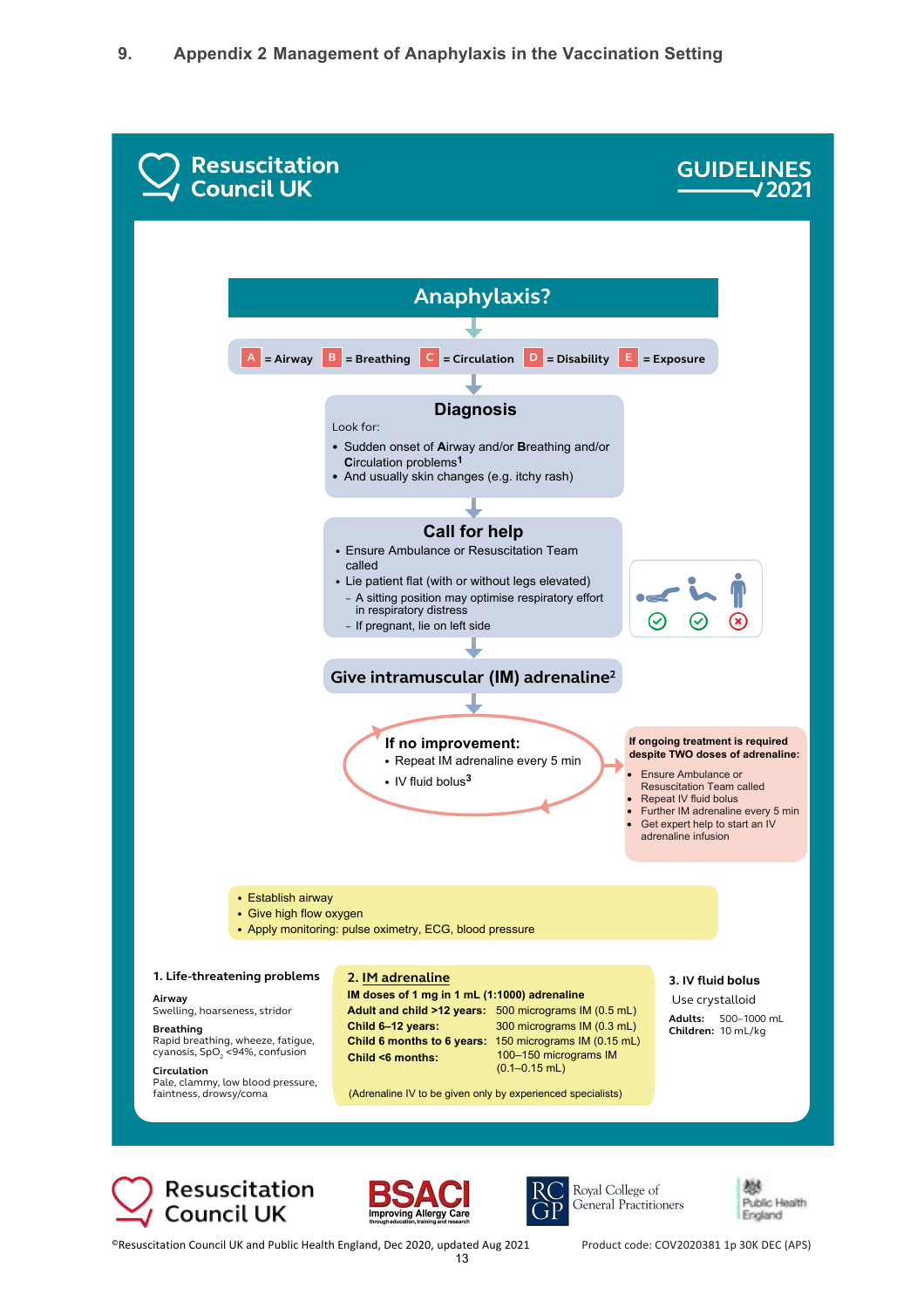### <span id="page-9-0"></span>**9. Appendix 3 - Resuscitation Event Log**

Word document available on the website:

[https://www.improvingaccessservices.co.uk/ehs-staff-resources/brighton-racecourse-gp](https://www.improvingaccessservices.co.uk/ehs-staff-resources/brighton-racecourse-gp-vaccination-hub/emergency-protocols/)[vaccination-hub/emergency-protocols/](https://www.improvingaccessservices.co.uk/ehs-staff-resources/brighton-racecourse-gp-vaccination-hub/emergency-protocols/)

| DATE:<br>TIME:<br><b>RESUSCITATION EVENT LOG</b>                   |                                 |  |      |  |  |  |  |  |  |               |
|--------------------------------------------------------------------|---------------------------------|--|------|--|--|--|--|--|--|---------------|
| <b>NAME:</b><br>DOB:                                               |                                 |  |      |  |  |  |  |  |  |               |
| <b>PRESENTING COMPLAINT:</b><br><b>TIME OF</b><br><b>AMBULANCE</b> |                                 |  |      |  |  |  |  |  |  |               |
| <b>SIGNIFICANT PMH:</b><br>CALL:                                   |                                 |  |      |  |  |  |  |  |  |               |
| <b>NEWS KEY:</b>                                                   |                                 |  | TIME |  |  |  |  |  |  |               |
| 0<br>$1 \t 2$                                                      |                                 |  |      |  |  |  |  |  |  |               |
| $A + B$                                                            | zm.<br>21-04                    |  |      |  |  |  |  |  |  | ż             |
| <b>Respirations</b>                                                | 19.00                           |  |      |  |  |  |  |  |  |               |
| Breaths/min                                                        | 18-17<br>13-14                  |  |      |  |  |  |  |  |  |               |
|                                                                    | \$41                            |  |      |  |  |  |  |  |  | т             |
|                                                                    | d.                              |  |      |  |  |  |  |  |  |               |
| $A + B$                                                            | <b>SM</b>                       |  |      |  |  |  |  |  |  |               |
| Oxygen saturation %                                                | <b>NH</b><br>83.83              |  |      |  |  |  |  |  |  | T<br>2        |
|                                                                    | 21                              |  |      |  |  |  |  |  |  |               |
| Air or Oxygen?                                                     | <b>A-AF</b>                     |  |      |  |  |  |  |  |  |               |
|                                                                    | <b>OZ Limbs</b>                 |  |      |  |  |  |  |  |  | 2             |
| C                                                                  | <b>STOR</b>                     |  |      |  |  |  |  |  |  |               |
| <b>Systolic blood</b>                                              | 201010<br>121-200               |  |      |  |  |  |  |  |  |               |
| pressure                                                           | 981-100                         |  |      |  |  |  |  |  |  |               |
|                                                                    | 141-180<br>121-140              |  |      |  |  |  |  |  |  |               |
|                                                                    | 915-120                         |  |      |  |  |  |  |  |  |               |
|                                                                    | 981-198<br>\$1,100              |  |      |  |  |  |  |  |  | D<br>z.       |
|                                                                    | \$1.00                          |  |      |  |  |  |  |  |  | в             |
|                                                                    | 7140                            |  |      |  |  |  |  |  |  | Ŧ             |
|                                                                    | 81-70<br>51-80                  |  |      |  |  |  |  |  |  | Ŧ             |
|                                                                    | -sta                            |  |      |  |  |  |  |  |  | 3             |
| $\overline{c}$                                                     | 5131                            |  |      |  |  |  |  |  |  |               |
| <b>Pulse</b>                                                       | 121-130<br>915-120              |  |      |  |  |  |  |  |  | $\frac{2}{2}$ |
| <b>Beats/min</b>                                                   | 101-110                         |  |      |  |  |  |  |  |  |               |
|                                                                    | 31-100<br>21-90                 |  |      |  |  |  |  |  |  | Ŧ.            |
|                                                                    | 7140                            |  |      |  |  |  |  |  |  |               |
|                                                                    | 81-70<br>9140                   |  |      |  |  |  |  |  |  |               |
|                                                                    | 41-50                           |  |      |  |  |  |  |  |  | T             |
|                                                                    | 2140<br>œ                       |  |      |  |  |  |  |  |  |               |
|                                                                    |                                 |  |      |  |  |  |  |  |  |               |
| D score for NEW                                                    | <b>Alet</b><br><b>Confirmed</b> |  |      |  |  |  |  |  |  |               |
| onset of confusion<br>(no score if chronic)                        | v                               |  |      |  |  |  |  |  |  |               |
|                                                                    | ۴<br>u                          |  |      |  |  |  |  |  |  |               |
|                                                                    | 538.1                           |  |      |  |  |  |  |  |  |               |
| E                                                                  | 38.1-39.0                       |  |      |  |  |  |  |  |  | ۰             |
| <b>Temperature</b>                                                 | 17.1-38.0<br>38.1-37.0          |  |      |  |  |  |  |  |  |               |
| <b>Degrees Celsius</b>                                             | 35.1-36.0                       |  |      |  |  |  |  |  |  |               |
|                                                                    | 588                             |  |      |  |  |  |  |  |  |               |
| <b>NEWS TOTAL</b>                                                  |                                 |  |      |  |  |  |  |  |  |               |
| <b>Blood glucose</b>                                               |                                 |  |      |  |  |  |  |  |  |               |
| <b>Capillary refill</b>                                            |                                 |  |      |  |  |  |  |  |  |               |
| Pain (0-10)                                                        |                                 |  |      |  |  |  |  |  |  |               |

| TIME AED SWITCHED ON: |               |              |                        |  |  |
|-----------------------|---------------|--------------|------------------------|--|--|
| <b>TIME</b>           | <b>RHTHYM</b> | <b>SHOCK</b> | <b>DRUG/DOSE/ROUTE</b> |  |  |
|                       |               |              |                        |  |  |
|                       |               |              |                        |  |  |
|                       |               |              |                        |  |  |
|                       |               |              |                        |  |  |
|                       |               |              |                        |  |  |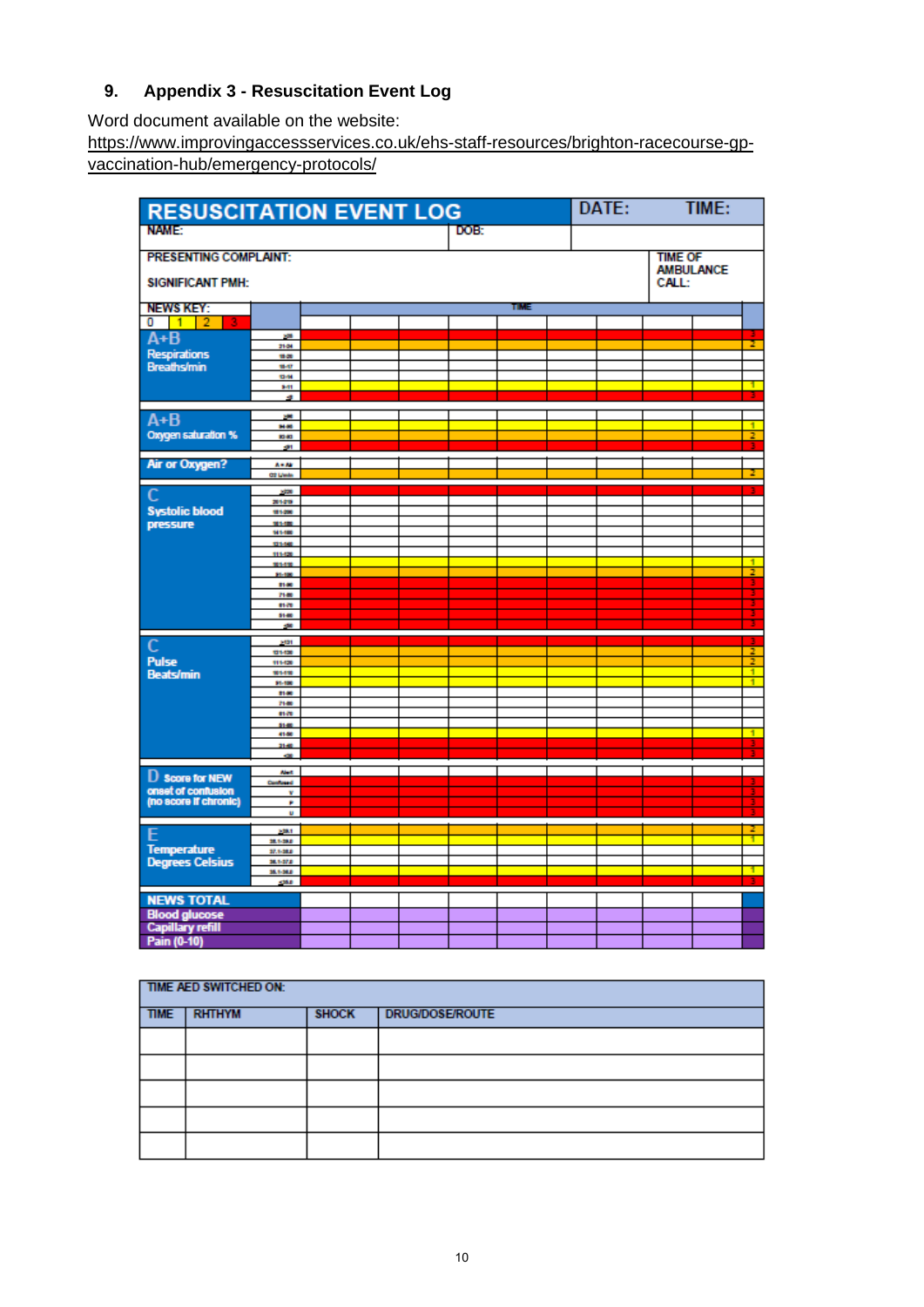## <span id="page-10-0"></span>**DUTY RESUSCITATION TEAM**

# **Resus Co-ordinator /Scribe**:

Doctor or nurse who is responsible for co- ordinating the resuscitation attempt, directing the team and staff on hand, and recording events as they happen.

# **Resuscitator 1:**

Doctor/nurse/HCA/first aider who will go straight to the patient and commence 30 chest compressions and 2 rescue breaths via bag/mask kit as per RCUK BLS algorithm. **Mouth to mouth ventilation or pocket mask are not advised.**

## **Resuscitator 2**:

Doctor/nurse/HCA/first aider who will get the defibrillator and oxygen and attach to patient. The team then follows direction from AED.



Member of admin staff will stay on hand but standing well back (at least 2 metres and wearing minimum PPE. They will call ambulance/update ambulance and get further help/equipment as requested by the **Resuscitation Co-ordinator**.